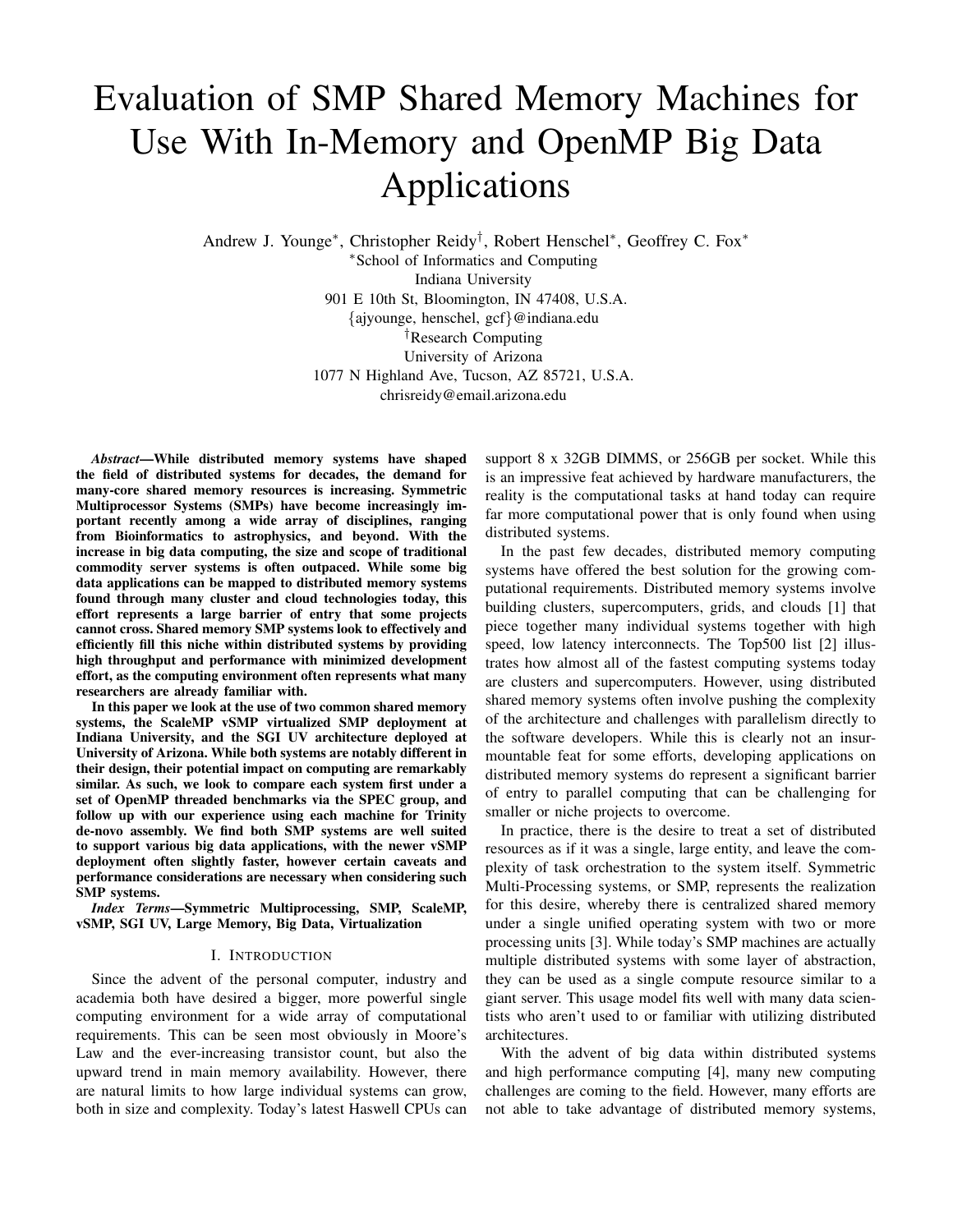for a number of reasons. This could be because the code set is outdated, the application is proprietary, the source code itself is unavailable, or the necessary technical skill is not available to the research community. Perhaps the large amount of development time it would take to rewrite an application far exceeds the application's potential utility within a given project. Here we expect SMP systems to fill this gap by providing a many-core and large memory system across a single unified OS, allowing for many big data applications to run either unmodified or with only minor code changes. However, the ability for these SMP systems to handle such big data workloads remains relatively unknown.

This paper is constructed as follows: First, explore the usage and variance in many-core SMP systems. Next, we show two different deployments at Indiana University and University of Arizona that represent two common but different SMP systems today. Then, we will look at evaluating each system in two different ways. First we will evaluate thread level parallelism with the SPEC OpenMP benchmark suite, and experiment with running Trinity, a de-novo genome assembly application that requires a large memory addressing space. Finally, we will conclude with a discussion of each machine and the relevance to shared memory systems within the computing community.

## II. SMP MACHINES

While the use cases for SMP machines can vary greatly, today there generally exists two major use cases for SMPs.

- 1) *Thread Level Parallelism* Where the application can easily require or leverage more threads than what is commonly available from a single computing resource. threading mechanisms include OpenMP, Cilk, and Pthread based applications, among others.
- 2) *Large Memory Utilization* Where the amount of main memory needed for a given large computation can be more than what a single system can support. This includes large genomic assembly applications, or in memory database systems.

The first major use-case is large shared memory SMP systems is to support thread-level parallelism to scale beyond a single node. Often, thread level parallelism is either already available or easily obtainable with relatively minor changes to the codebase, especially when compared to the changes necessary for distributed memory solutions. As such, many threaded and OpenMP applications are easily created. In fact, application threading has become commonplace within many software systems, especially as multi-core systems have become commonplace in the past decade. However, this only allows small scaling within a single physical machine. With SMP, threads can theoretically scale across many distributed CPUs (hundreds or thousands depending on the deployment) with run-time environment changes. This effectively allows for OpenMP, Pthreads, and other types of multi-threaded applications to obtain mid-level HPC performance at relatively little cost, both in terms of physical resources and software development efforts.

The second and potentially more important use case for such an infrastructure is to support large memory applications. In many cases, fitting data directly into main memory is either impossible or infeasible on a single system, and re-writing applications from scratch to take advantage of distributed memory tools like MPI may be a far greater undertaking than a project is able to tackle. This could be due to development costs, licensing issues, or even the relatively little gains that would be achieved by traditional HPC solutions. Furthermore one could treat main memory as a tertiary storage system, in order to speed up existing database access, potentially by many orders of magnitude [5]. As such, using large SMP machines can simply these use cases by allowing for a global memory address space that spans across all nodes in the deployment without any user action or input. This makes large database applications, complicated in-memory computations, or large scale sparse memory search applications all well suited for deployment in such systems.

Cache Coherency [6] is a fundamental component of SMP systems. With any SMP, each processor or core maintains a cache of the local main memory. This is done primarily due to the fact that L1 and L2 cache speeds can be an order of magnitude faster in access times compared to main memory. However, with an SMP system it is possible to have many copies of a single memory, resulting in a problematic disparity between caches. Thus, each SMP must ensure that changes are propagated throughout the entire system as quickly as possible. There are a few coherency mechanisms that are commonly used: Directory based [7], Snooping [8], and Snarfing [9]. While all models work, they usually present various tradeoffs between latency, bandwidth utilization, and scalability [10]. While this is an active and ongoing area of research, the underlying mechanisms of Cache Coherence are beyond the scope of this paper.

Within today's SMP options, there are two shared memory systems that have entered the mainstream market: the ScaleMP vSMP platform and the SGI Ultraviolet (UV) systems.

# *A. ScaleMP vSMP*

ScaleMP provides a novel solution for creating virtualized high performance SMP systems. The vSMP platform aggregates many commodity x86 systems, such as a classical cluster, into a single virtualized system [11]. From the user and administrative perspectives, only a single, large system exists in which a patched Linux OS is deployed, usually RedHat Linux. With enough underlying hardware, this system can incorporate 128 nodes, scaling to 1024 processors (32786 cores) and 2PB of shared memory, all under just one OS.

ScaleMP's vSMP foundation software provides the backbone for producing a large shared memory system. By using a master node and multiple slave nodes, it can build a single virtual SMP machine across many distributed nodes, providing a single OS and accompanying environment. With the OS spanning multiple discrete compute resources, many of the inherent challenges of distributed systems faced by users today are greatly simplified or removed entirely. Problems such as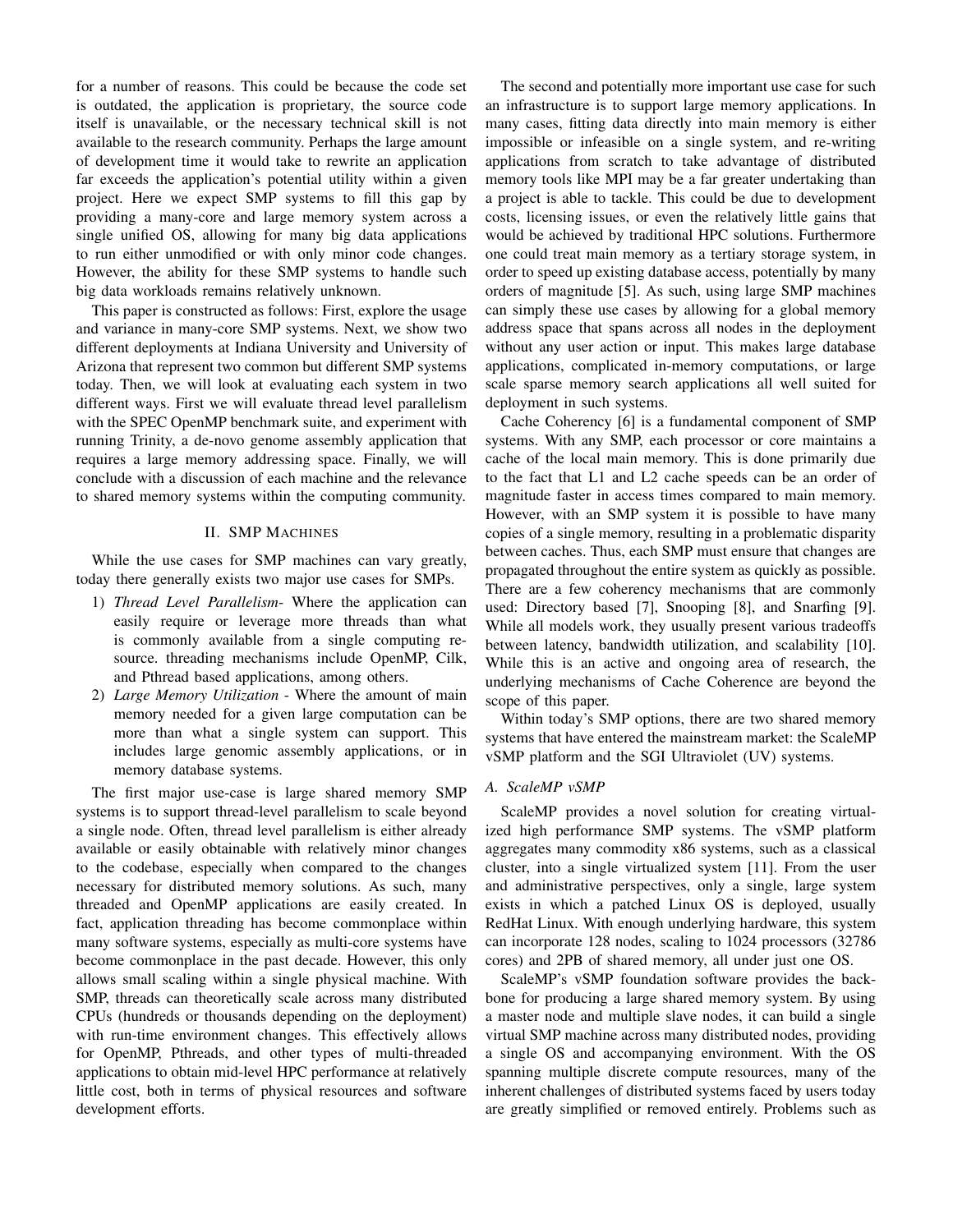data locality, memory management, CPU organization, etc can be left up to the ScaleMP vSMP, the OS and kernel scheduling, and vSMP support tools. This allows the programmer to easily work on a single many-core system by leveraging various threading models and focus on the computational challenge at hand, instead of spending time on the details of parallelization common with MPP systems.

ScaleMP creates this unified vSMP system by leveraging a high performance, low latency interconnect; InfiniBand. This network allows for Remote Direct Memory Access (RDMA) to be handled at the virtualization layer, and an OS via the master node is presented with a large shared memory system, even though most of the cores and memory are actually available from alternate slave nodes within the underlying cluster. Furthermore, vSMP leverages this network to ensure cache coherency between individual nodes through their proprietary coherency algorithms. This includes blocklevel concurrency as well as advanced caching techniques which minimize InfiniBand latency and redundant memory operations. Furthermore, the system unifies all PCI and I/O devices into the single OS, providing a large I/O device pool. This is especially useful when looking to leverage multiple accelerators within a single system, such as Intel Xeon PHIs or Nvidia Tesla GPUs, which are now supported on vSMP. For example, if you have a 16 node cluster each with 2 GPUs, you can effectively harness 32 GPUs directly from a single application deployed on the SMP OS.

Within ScaleMP vSMP, there are two fundamentally different modes that the system can be configured, system expansion mode or memory expansion mode. This configuration choice can have a drastic impact on the application being used, and must be made carefully. While it is easy to re-provision the system in either mode, such an operation requires several minutes of downtown as all master and slave nodes need to be rebooted and respective boot images distributed.

System Expansion mode in Figure 1 is specifically calibrated for compute intensive applications, whereby all the available cores are desired. Here, all the CPU and memory resources are consolidated into a single virtual system, whereby the OS can be provisioned on top. From the perspective of the OS, up to 32 thousand cores and 2PB of memory could be available, depending on the configuration.

Memory Expansion mode illustrated in Figure 2 is designed for use with applications requiring only a large amount of main memory. In this mode, only the master node's CPU and I/O devices are made available to the OS, yet all the slave's system memory is available. From the OS perspective, it looks like a normal commodity server with up to 2PB of main memory attached. While large memory applications can be run in system expansion mode, the memory expansion mode offers more efficient and simplified memory utilization through RDMA, leading to better performance and availability.

## *B. SGI UV Altix*

SGI Corporation has been developing memory intensive systems for over 20 years. Their UV advanced symmetric







Fig. 2. vSMP Memory Expansion Mode

multiprocessing (SMP) systems utilize NUMAlink interconnect technology to deliver scale-up performance within a single system. The SGI UV architecture can date back to the original Stanford DASH supercomputing design from the late 1980s [12]. These systems are frequently found in the high performance compute (HPC) environment for their ability to handle jobs that are too large for standard compute nodes, with comparable levels of performance even to distributed memory architectures [13].

SGI's UV architecture creates a global shared memory system using their own SGI NUMAlink interconnect [14]. From a physical standpoint, these systems are configured in a blade configuration with the specialized NUMAlink, a custom ASIC developed by SGI based on Intel Quick Path Interconnect (QPI). NUMAlink itself is made up of 4 components. A Global Register Unit expands cache coherency between blades, an Active Memory Unit that supports atomic memory operations, the Intel QPI processor interface that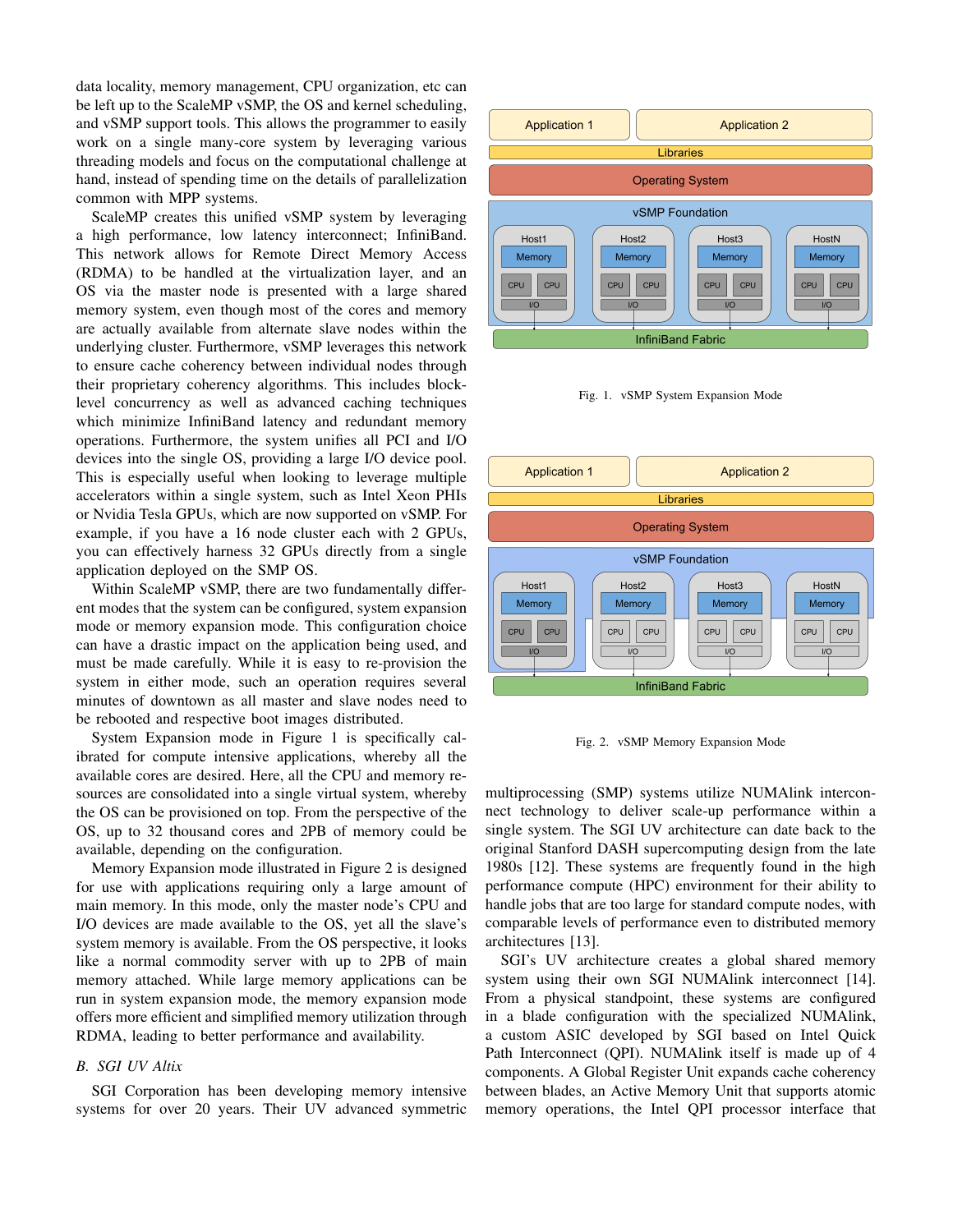lets the ASIC appear as a memory controller, and the actual interconnect itself for inter-node communication. From here, the NUMAlink protocol runs atop the hardware and provides the cache coherent global shared memory system to a single OS. This protocol also allows for an MPI offload engine which offloads MPI operations to the NUMAlink ASIC instead of the CPU to speed up MPI performance within the system.

While the SGI system used in this manuscript refers to the UV1000 deployed in 2011 by the University of Arizona, SGI has updated their UV offerings. The latest model from SGI is the UV3000 which scales from 4 to 256 CPU sockets with up to 64TB of shared memory presented as a single system.

## III. LARGE MEMORY SMP DEPLOYMENTS

In this manuscript we investigate two SMP systems in detail. While these systems are very different in many aspects, they do share many similarities. While this is not meant as an applesto-apples comparison (as such a comparison isn't realistically possible), we do hope to illustrate the nuances with each shared memory architecture in as much detail as possible.

#### *A. Echo at IU FutureSystems*

Initially, ScaleMP vSMP was tested using a subset of the *india* supercomputer within the NSF FutureGrid project [15]. This consisted of 16 nodes removed from normal HPC usage, creating a 128 core single system with 384GB memory  $(320GB \text{ usable})$ . Initial testing revealed that OpenMP and multi-threaded performance was relatively good, and traditional HPC workloads such as HPL and the adjoining HPCC benchmarks performed relatively well, as seen in Figure 3. Using 16 Nehalem based nodes, we found MPI efficiency to be 82.4% of peak performance. When considering this is a virtualized SMP machine, we found to be an acceptable level of overhead for many use cases. However, MPI jobs is not the primary function of the SMP machine, and more permanent deployment with a larger memory footprint was desired.



Fig. 3. HPL 128 node exploratory performance

*Echo*, the latest usage of ScaleMP's vSMP Foundation deployment at Indiana University (IU), provides a significant jump in computational abilities for shared memory processing in FutureGrid transitions to FutureSystems. The deployment provides 16 nodes, each with 2 Xeon Sandy-Bridge E5-2640 CPUs at 2.5Ghz and 384GB of DDR3 RAM, as described in Table III. This creates a system total of 192 cores (without Hyperthreading) and 5.6TB of usable main memory, with 470GB of main memory reserved for vSMP cache. Each node is connected using Mellanox Connect-X3 InfiniBand VPI adapters with QDR 40Gbs links across a Voltaire QDR InfiniBand switch. RedHat Enterprise Linux 6.5 is deployed as the single OS, and is managed in the *echo* queue as part of the larger Moab/Torque HPC queuing system at IU. The Echo system is loaded with vSMP foundation 6.0.135.46, which was found to be stable across all 16 nodes for a period over 1 year.

## *B. UV at Arizona*

The UV system at University of Arizona (UofA) represents a common offering from SGI, and serves the many big data and large memory computing tasks at UoA. This UV1000, which is also described in Table III has eight-core Intel Xeon e7-8837 Westmere processors and a mix of 2GB and 8GB DIMMs. There are 58 dual socket compute nodes for a total of 928 cores, and 2.77TB of usable memory. Each node is connected with the NUMAlink 5 interconnect system, a proprietary fiber optic interconnect provided by SGI with a line bandwidth of over 15 Gbs (two 7.5Gbs unidirectional links). The UV system at UofA is rated at 18.90 TFLOPs and is installed with Red Hat 6.0, and is controlled by the Altair PBS Pro scheduling system under the *smp standard* queue. For the purposes of this study, the evaluation jobs were run as part of the normal operation of the system. There was not exclusive access provided over the regular workload; however, PBS Pro keeps one job from interfering with the performance of another.

#### IV. EXPERIMENTAL SETUP

#### *A. SPEC OpenMP*

The Standard Performance Evaluation Corporation (SPEC) is a major standard for evaluation of benchmarking systems. SPEC has several different testing components that can be utilized to benchmark a system. For our benchmarking comparison we will use the SPEC OMP2012 [16] because it appears to represent a vast array of new and emerging parallel applications while simultaneously providing a comparison to other SPEC benchmarks. SPEC OMP continues the SPEC tradition of giving HPC users the most objective and representative benchmark suite for measuring the performance of SMP (shared memory multi-processor) systems.

The SPEC OMP2012 benchmark suite consists of a number of real world applications, all implemented using OpenMP. These applications include applications in molecular dynamics, computational fluid dynamics, sequence alignment, LU factorization, image processing, and various other simulators and solvers. These applications, originally derived from the SPEC OMP2001 suite, have multiple workload levels to characterize the performance of medium and large sized systems. Together, these applications are able to place a heavy demand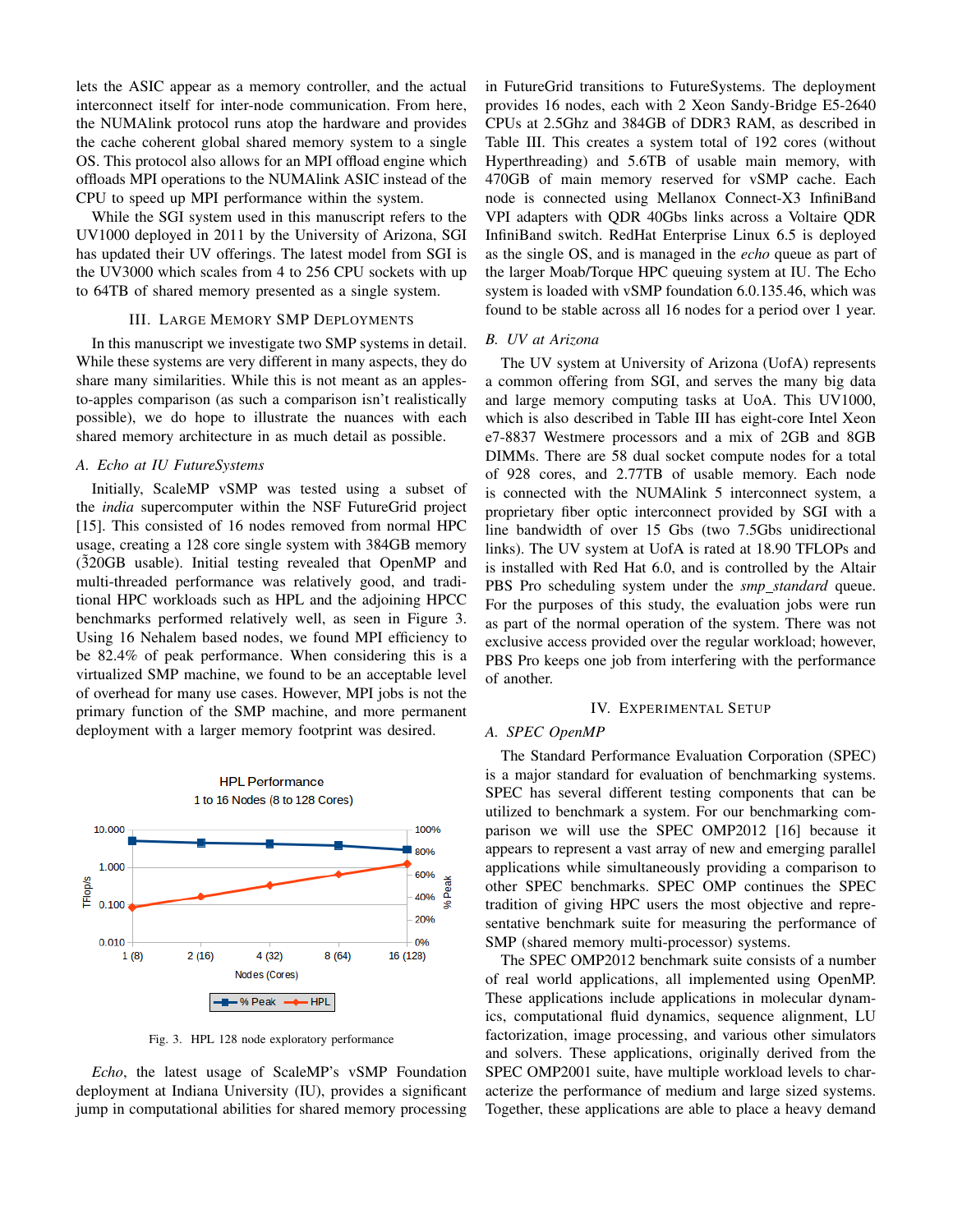|                           | <b>ScaleMP</b>                  | <b>SGI UV1000</b>               |
|---------------------------|---------------------------------|---------------------------------|
| <b>Machine Name</b>       | Echo                            | UV                              |
| <b>Nodes</b>              | 16                              | 16                              |
| <b>NUMA Nodes</b>         | 32                              | 32                              |
| <b>Cores</b>              | 192                             | 256                             |
| <b>System RAM</b>         | 5.6 TB (6.0 TB)                 | 1.28 TB                         |
| <b>CPU Type</b>           | Intel $x86_64$                  | Intel $x86$ 64                  |
| <b>CPU Model</b>          | Xeon E5-2640                    | Xeon E7-8837                    |
| <b>CPU Family</b>         | SandyBridge                     | Westmere                        |
| <b>CPU Base Frequency</b> | $2.5$ Ghz                       | 2.66 Ghz                        |
| <b>CPU Max Frequency</b>  | $3.0$ Ghz                       | $2.8$ Ghz                       |
| <b>CPU Cores</b>          | 6                               | 8                               |
| <b>Cache Size</b>         | 15 MB                           | 24 MB                           |
| <b>Interconnect</b>       | Mellanox QDR InfiniBand         | <b>SGI NUMAlink 5</b>           |
| <b>IC</b> Bandwidth       | 40 Gbps                         | 15 Gbps                         |
| <b>OS</b> Type            | RedHat EL6 Linux                | RedHat EL6 Linux                |
| <b>OS Kernel</b>          | 2.6.32-220.23.1.vSMP.el6.x86 64 | 2.6.32-358.6.2.hz100.el6.x86 64 |
| <b>SMP</b> Version        | vSMP 6.0.135.46                 | SGI Accelerate 1.6              |
|                           |                                 | <b>SGI</b> Foundation 2.8       |
| Compiler                  | Intel 2013.sp1.2.144            | Intel 2013.5.192                |
| TARLE I                   |                                 |                                 |

HARDWARE CONFIGURATION

on both systems and memory, key components of any SMP machine. The SPEC OMP2012 suite uses a reference system, a Sun FireX4140 with two AMD Opteron 2384 processors (quad core) to give a base score of 1 for each run. As such, all scores listed are based on the performance of this system, not a per-core scaling metric.

With deploying OMP2012 on the Echo ScaleMP system at FutureSystems, we used the vSMP System Expansion mode. This allows for access to all 192 cores, to give the maximum OpenMP performance. For the SGI UV at UoA, we leveraged a subsystem with 240 available cores, however all benchmarks were capped at 192 cores (24 NUMA nodes). For the vSMP, the KMP AFFINITY directive was used to pin each thread on its own core. For the SGI UV, the dplace SGI tool was used to handle OpenMP thread placement. Each OMP2012 benchmark was run a total of 3 times with the full training sets, as per the run-time guidelines mandated for all reportable results within SPEC.  $\frac{1}{1}$  Again, while this is not an apples-toapples comparison, we hope to make the results as relatable as possible. :

#### *B. Trinity De-novo Assembly*

A transcriptome is the set of all RNA molecules that are transcribed in a cell or population of cells. Transcriptomes can help to identify genes, alternative splicing in genes, and differential expression of genes in distinct cell populations. High volume RNA Sequencing (RNA-Seq) produces many millions of short RNA sequence reads. The de novo assembly of these reads into a transcriptome is a computationally intensive task. Typically these huge data sets are down-sampled to produce a smaller data set that can be assembled with commonly available computing systems. In this experiment,

we assembled a full RNASeq data set of 370 million reads using the Trinity assembly package. This effort represents a real world big data problem in Bioinformatics around the world today.

The Trinity software, developed at the Broad Institute and the Hebrew University of Jerusalem, represents a novel method for the efficient and robust de novo reconstruction of transcriptomes from RNA-seq data. Trinity combines three independent software modules: Inchworm, Chrysalis, and Butterfly, applied sequentially to process large volumes of RNA-seq reads [17], [18].

When using Trinity, we created two different Trinity jobs to test the system. Both data sets use the Crangon crangon species (Shrimp) transcriptome, gathered from an Illumina RNAseq dataset. the reads are around 100bp in length, and was trimmed to approximately a 50x coverage using the khmer normalization tool. In Job 1, only the R1 reads are used, whereas in Job 2, assembly was performed using both the R1 and R2 reads.

Because Trinity is mainly a memory intensive application, especially given our big data set, the vSMP system was set up this time in Memory Expansion mode. This mode allows for a performance boost over system expansion due to the vSMP RDMA and caching techniques.

#### V. RESULTS

The goal of this manuscript is to effectively compare and contrast the ScaleMP vSMP deployment at IU, and the SGI UV1000 deployment at UofA, specifically for use with OpenMP threaded and big-data applications. The first set of results represent the SPEC OpenMP benchmark suite, and the second set of results relate to the Trinity runs, both described in Section 4.

<sup>&</sup>lt;sup>1</sup>The current runtime data results for SPEC OMP2012 on both the ScaleMP vSMP at IU and the SGI UV 1000 at UofA have been submitted and are currently under review with the SPEC consortium. We expect this data to be published online when the manuscript is ready for release.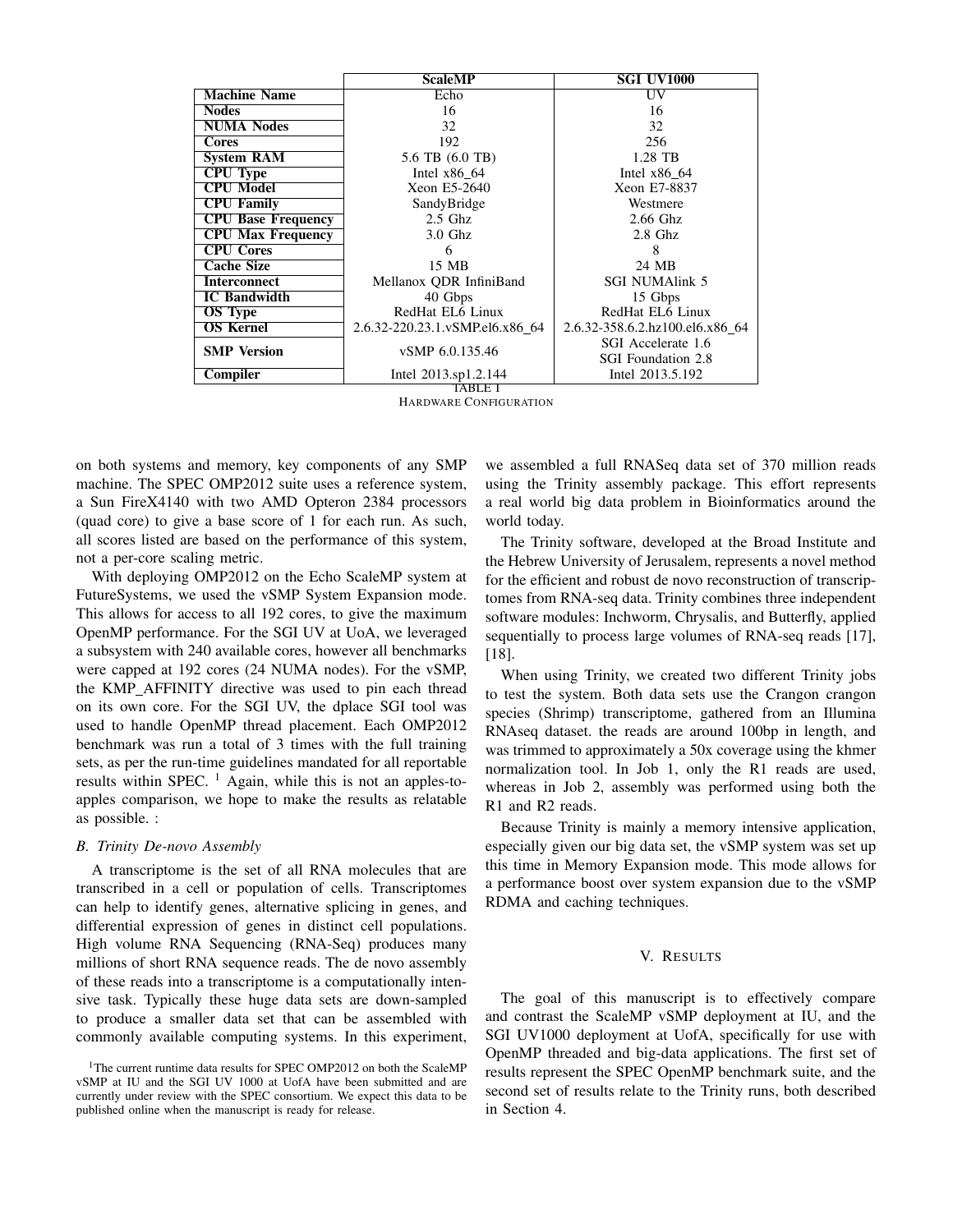

Fig. 4. SPEC OpenMP 2012 Benchmark suite

## *A. OpenMP*

In Figure 4, we see the SPEC OpenMP 2012 benchmark suite results immediately paint a very complex picture when it comes to the performance.. In part, this is due to the 14 different applications incorporated in the OMP2012 suite, each with vastly different attributes. The *y* axis represents the SPEC score retrieved for each individual benchmark, which is a ratio of the benchmark run-time in relation to the SPEC reference system. For clarity, a spec score of 5 illustrates how that particular application ran 5 times faster then the reference system.

From Figure 4, we can see with the variance in benchmark SPEC scores that some benchmarks inherently scale better than others. For instance, the 352.nab, 362.fma3d, 370.mgrid, and 371.applu331 exhibit signs of weak scaling in both the vSMP and UV systems. This is largely due to the inherent implementation of each benchmarks' algorithm when running in such SMP environments. However, some applications such as 350.md, 358.botsalgn, 372.smithwa, and 376.kdtree, scale well on both systems, reaching up to a 53.6 SPEC score for the

UV. This shows that the SMP machines are able to provide large speedups with OpenMP applications, however not all OpenMP applications will automatically scale well. This is the case for many parallel applications independent of implementation, as Ahmdahl's Law [19] impacts parallel applications differently, not to mention the way in which each algorithm is implemented can directly impact scalability. This is especially true with OpenMP, which leaves many parallelization details to the compiler and run-time environment, in contrast to the fine-grained control of the developer as with MPI applications.

As a major goal of this manuscript is to compare these differing SMP systems, we must dive further into the SPEC OMP2012 results. The total SPEC base score for the ScaleMP vSMP and SGI UV1000 is 10.4 and 7.01, respectively for 192 core runs. This score is a geometric mean of the 14 normalized SPEC ratios, and give a quick summary of each machine's overall performance. While this may be a quick way to judge performance and assume the VSMP is faster, there is more to the story, as SMP machines incorporate complex non-deterministic architectures. As such, we look to group the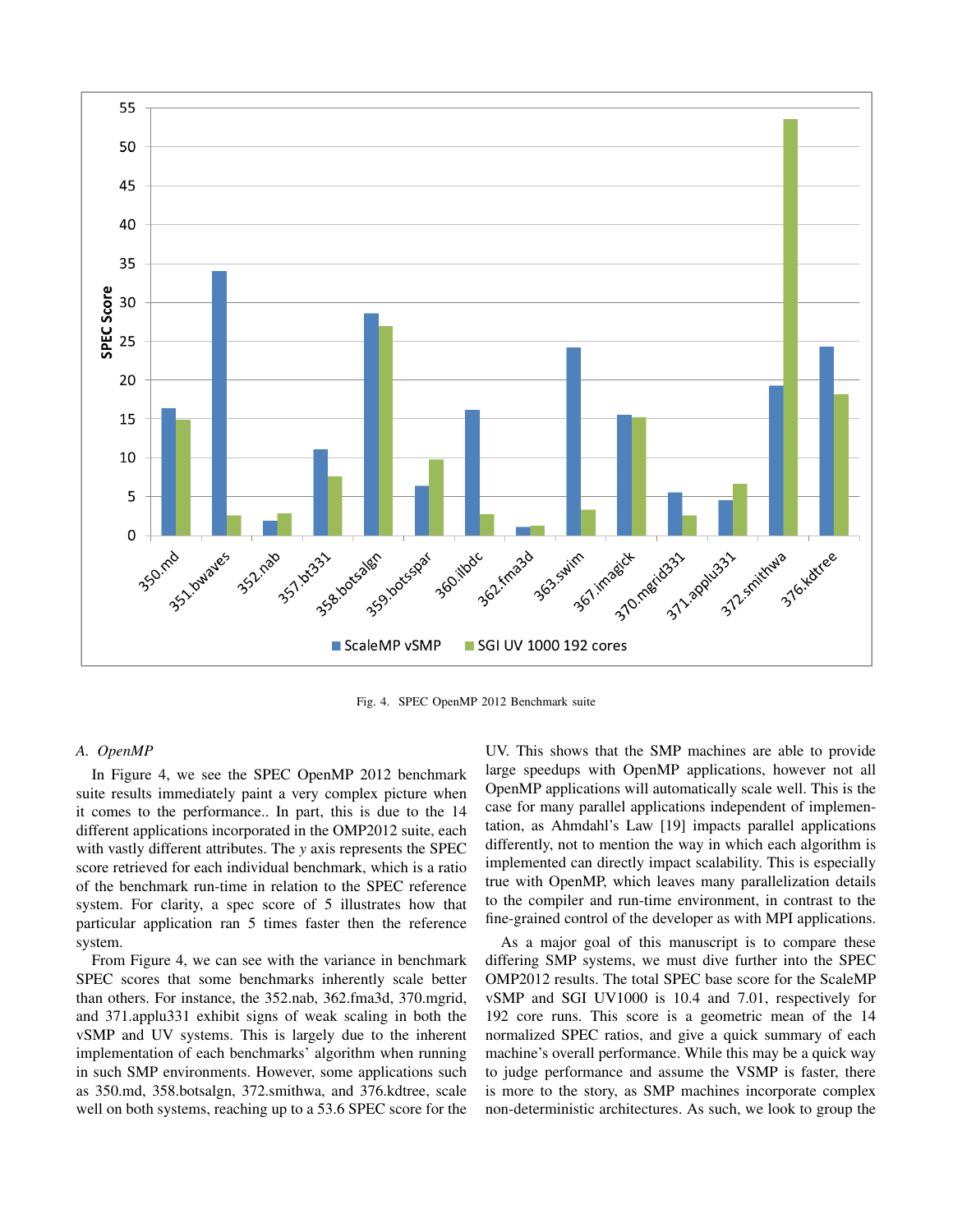benchmarks based on the two system's performance to better understand each SMP system's behavior.

Of the 14 total benchmarks within the SPEC OMP2012 suite, 9 benchmarks were relatively comparable between the two SMP systems, with the vSMP system performing better in 5 of the 9 benchmarks. If we consider just these 9 benchmarks and calculate the geometric mean of the SPEC scores (the same function as the total SPEC base score), the vSMP gets a score of 7.65 compared to the UV's score of 7.44. As both benchmarks were run with 192 cores, this indicates these benchmarks are largely CPU bound and relative to core count and performance.

There were some benchmarks that showed drastic difference between the two systems. The vSMP system significantly outperformed the UV in 4 benchmarks in particular, 351.bwaves, 360.ilbdc, 363.swim, and 370.mgrid331, where the vSMP was at least almost double the speed of the UV. The worst case was 351.bwaves, where the vSMP was 12.8 times faster than the UV. In contrast, the UV1000 at UofA significantly outperformed the vSMP in 1 benchmark, the 372.smithwa, where the UV scored a 53.6 score to the vSMP's 19.3. Here, the UV is 2.7 times faster for the Smith-Waterman benchmark, an algorithm commonly implemented as BLAST alignment [20]. As this benchmark has a particularly small memory footprint, it seems that the UV is able to take advantage of its additional cores per socket and larger cache to provide significantly better performance compared to the vSMP at IU.

While the initial results point to the ScaleMP vSMP deployment outperforming the SGI UV at 192 cores, this is not surprising given the details of each deployment. When considering each system's CPU architectures, described in Table 1, we see the vSMP consists of Sandy-Bridge based E5- 2640 CPUs in dual-socket 6 core configuration, with a total of 12 cores per node. This compares to the SGI UV1000's system, where each blade uses older Westmere based E7- 8837 CPUs, also in a dual-socket configuration, except each socket has 8 cores for a total of 16 cores per UV blade. In order to compare each CPU's performance, we can leverage the SPEC CPU2006 benchmark [21], which provides CPUintensive SPEC scores for single node systems. From the SPEC CPU2006 results [22], [23], we find two benchmarks results from Supermicro Inc, which have identical CPUs and NUMA sockets as our SMP systems. The Sandy-Bridge E5- 2640 reports a score of 46.0, whereas the Westmere E7-8837 manages a score of 39.3. From this, we can infer that the Sandy-Bridge CPUs in the ScaleMP are roughly 1.17 times, or 17% faster than the UV's Westmere CPUs.

If we were to assume this 17% performance improvement inherent in the CPU architecture of the vSMP carries linearly to the SMP machines, one can expect the SPEC OMP2012 scores to also exhibit the same difference. However, with total SPEC base scores of 10.4 and 7.01 for the vSMP and SGI UV, respectively, we can infer the vSMP is about 1.5 times faster than the UV overall. While the Sandy-Bridge CPU architecture improvement in the VSMP can explain some of this performance, there is more to understand.

If we take the 4 benchmarks where the vSMP outperformed the UV, 351.bwaves, 360,ilbdc, 363.swim, and 370.mgrid331, and calculate the geometric mean the spec scores for each system, we find the vSMP outplaces the SGI by 5.8 times. This shows there is a very large difference between the two systems that can occur. Looking at these 4 benchmarks in more detail from the SPEC OMP2012 publication [16], we see each application has a high memory footprint, indicating there is a substantial amount of memory transfers occurring between each SMP system's nodes. These RDMA memory accesses occur across the QDR InfiniBand network for the vSMP at a bandwidth of up to 40Gbs, whereas the SGI UV uses the NUMAlink5 interconnect with only a 15Gbs peak bandwidth through 2 unidirectional 7.5Gbs links. Looking at the unidirectional link bandwidth, we see the vSMP has 5.33 times more bandwith than the SGI UV. This may be further compounded by the fact that 16 cores share the same bandwidth NUMAlink route on the SGI UV, compared to only 12 cores sharing a QDR InfiniBand link, inferring there may also be greater interconnect contention on the SGI UV. This inter-node bandwidth discrepancy, coupled with the architecture differences, likely explains why the vSMP significantly outperforms the UV in the 4 memory-intensive OpenMP benchmarks.

## *B. Trinity*

Figure 5 showd the fundamental aspect of running any application: wallclock time. In Figure 5 we can see the runtime of two jobs with both the ScaleMP vSMP in memory mode and Arizona's SGI UV 1000. Here, we notice that the vSMP outperforms the UV1000 by 15.6% for Job 1 and 9.3% for Job 2.



Fig. 5. Trinity Assembly Wallclock Time

Interestingly, Figure 6, which shows total CPU calculation time, is not at all representative of the outcome of the actual wallclock running time. This is due to the fundamental architectural differences between the two systems. With vSMP in memory mode, it considers all non-local (RDMA) memory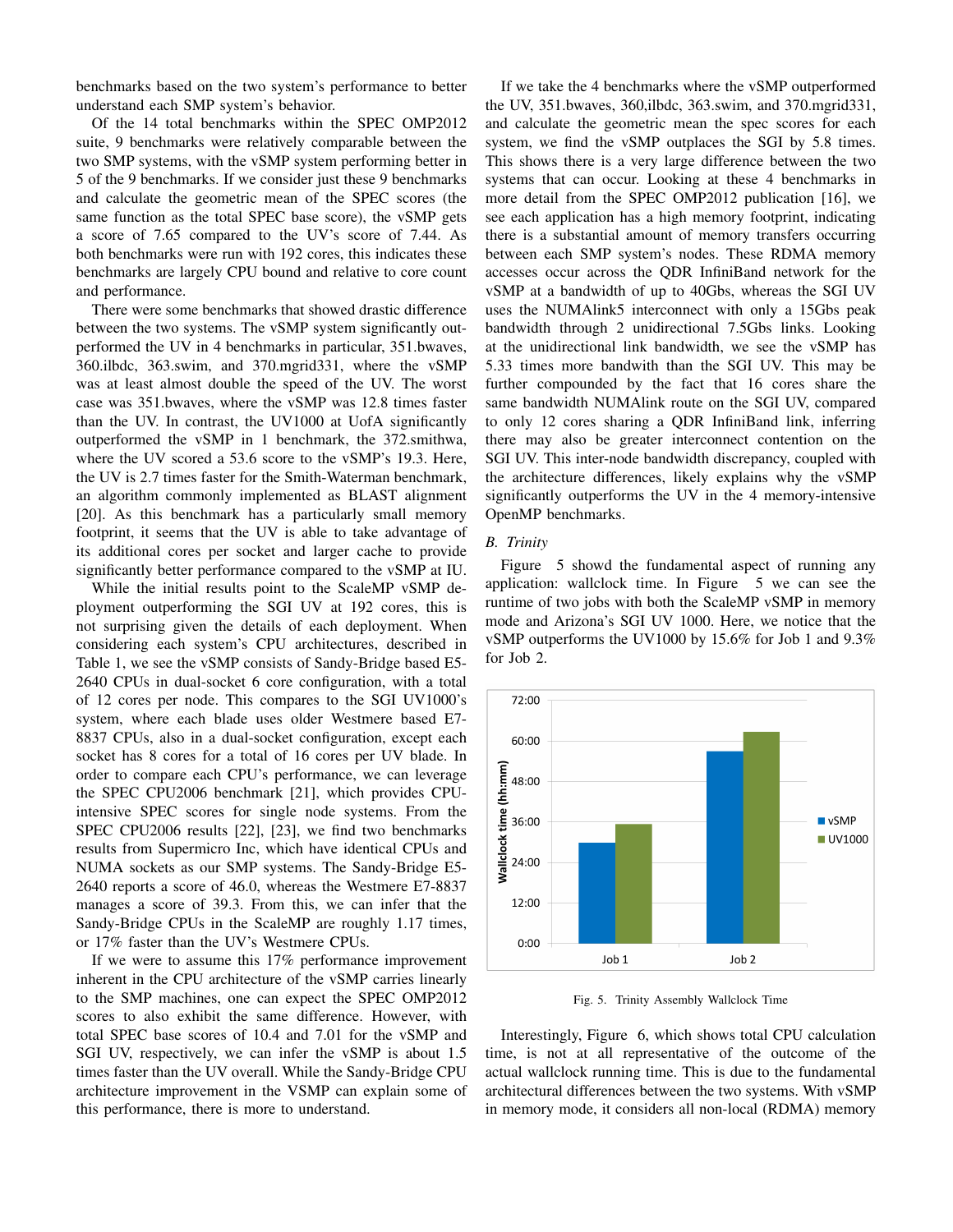accesses to be system I/O and therefore not counted towards the first processor's CPU time. With the SGI UV, however, we see that the opposite is true, as remote memory accesses are processed by those CPUs which control the respective memory space, leading to a higher CPU time. The difference between vSMP and the SGI in Job 2 shows that much of Job 2's workload is actually spent accessing remote memory, and not in direct algorithmic calculations. The RDMA offload engines within the Mellanox Connect-X3 InfiniBand adapters are likely responsible for this, as memory buffering happens without direct CPU involvement and only a CPU interrupt.



Fig. 6. Trinity Assembly CPU Time

The key aspect and utility of these large memory SMP machines is just that - their ability to access large amounts of memory. As such, it is imperative to consider whole memory usage with the two workloads deployed in the Trinity application. In Figure 7, we see the resident and virtual addressing that each job uses. First and most fundamentally, we see that Job 2 accesses over 1 Terabyte of main memory, which makes the existence of such large memory systems of pivotal importance. Looking deeper, we can also see some architectural differences in the way in which each system handles remote memory. With the vSMP system in memory expansion mode, the OS shows most of the memory is resident to the local CPU. However, with the many-core availability in the SGI UV architecture, resident memory is listed only based on the controller board's memory usage, which is 4.3% and 12.7% the total virtual memory space for Job 1 and Job 2, respectively. While this may be a matter of OS accounting semantics, it does appear that there is a significant overhead in virtual memory utilization with the vSMP memory expansion mode. This overhead decreases as overall resident memory usage increases, with Job 1 requiring 23.6% virtual memory space and Job 2 requiring an extra 8.1% of virtual memory space when compared to the UV1000. While this is unlikely to be an issue for most users, it is potentially worth budgeting in this overhead when considering overall memory usage in a ScaleMP system.



Fig. 7. Trinity Assembly Memory Utilization

#### VI. DISCUSSION

From the SPEC OMP2012 benchmark suite focusing on OpenMP multi-threaded performance and the Trinity de novo assembly application, we've found a number of performance implications for both vSMP and UV systems. From OMP2012 benchmarks as a whole, we've found that the vSMP generally performs better at 192 cores than the SGI UV. Much of this performance improvement of the vSMP over the SGI UV is expected as the vSMP utilizes a newer CPU architecture, and accounts for vSMP running faster on the majority of benchmarks. However, there some benchmarks where the vSMP significantly outperforms the UV, sometimes by margins beyond 5 times. This is most likely due to interconnect bandwidth contention that exists in the UV across the NUMAlink5 architecture when compared to the faster QDR InfiniBand interconnect found with ScaleMP's vSMP. This difference plays a significant role in performance for applications that are bound by memory bandwidth, but not for CPU bound tasks where there is little inter-node communication and remote memory access. If the per core memory usage is especially small and the application is almost purely CPU bound, the SGI UV performs much better than the vSMP, as seen with the Smith-Waterman benchmark. It is our hypothesis that this is due to the cache size differences between the two CPU architectures that favors the Westmere based SGI UV1000. It is also worth noting that several OMP2012 benchmarks did not scale much past 2x performance speedup compared to the reference system, indicating very weak scaling of the benchmarks themselves. This goes to show that not all applications will effectively parallelize with OpenMP, and that scaling is still largely dependent on the algorithm itself. It is also worth stressing that we are only characterizing two deployed systems, which may not accurately represent other current or future ScaleMP vSMP or SGI UV deployments, as there exists many differences between each deployment. This discrepancy between deployments can be seen in the reported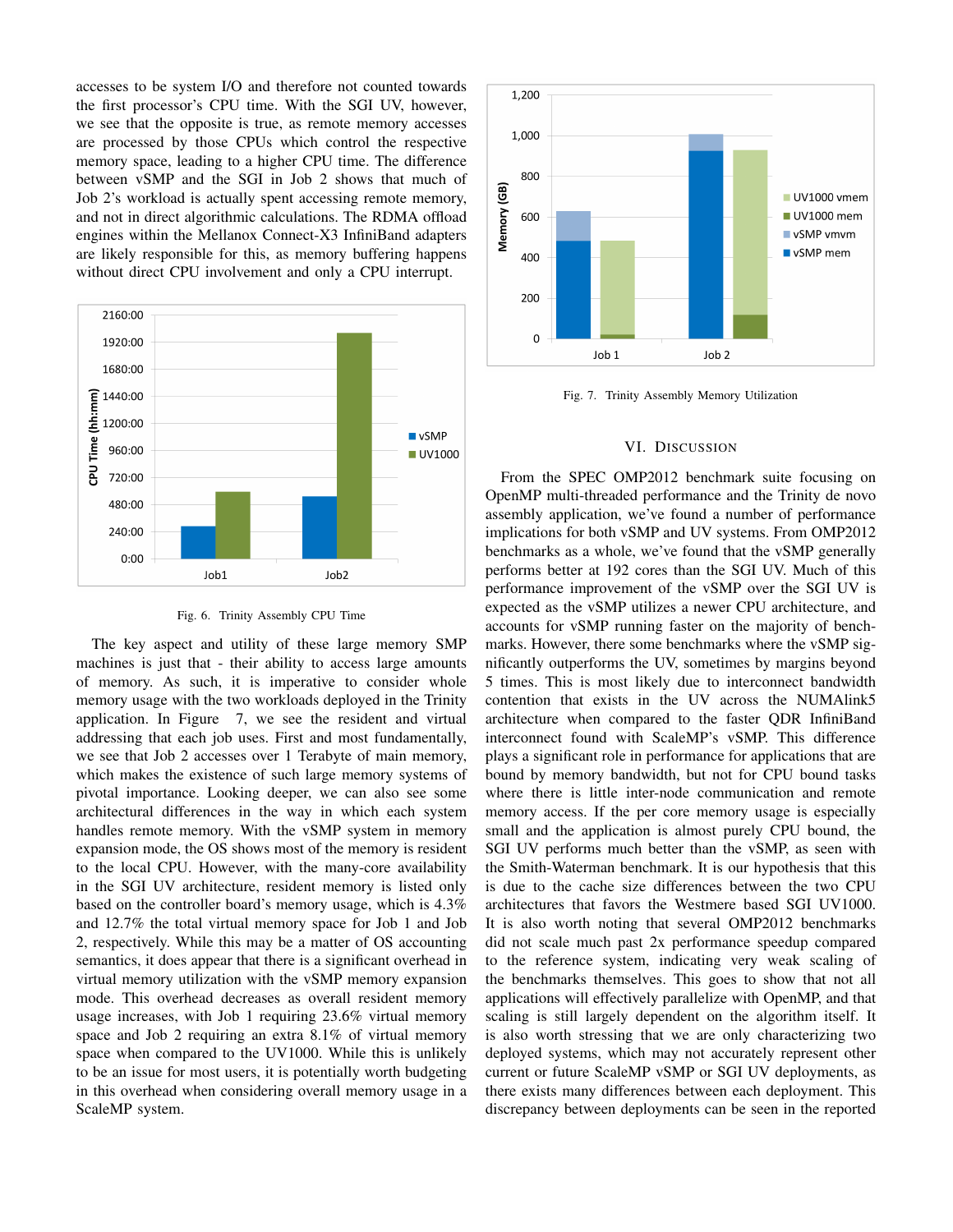improved performance of the SGI UV results provided by SGI Corporation on the SPEC OMP2012 website [16].

From Trinity, we first learned that both the ScaleMP vSMP and SGI UV1000 are capable of handling large in-memory big data applications. Specifically, the Trinity Job 2 utilized over 1TB of main memory for the transcriptome assembly, a significant feat that is largely unmanageable by most commodity systems today. Furthermore, the traditional code of Trinity was not change or altered in any way, showing how off-theshelf software that hasn't been rewritten for use in a distributed memory cluster can still scale to a necessarily large size. When comparing the vSMP to the SGI UV, we again find the vSMP slightly faster than the UV, with a 9.3% reduction in wallclock time for the larger Trinity job. As we expect the coverage of the transcriptomes to increase dramatically in time, this paves the way for even larger Trinity jobs in the future.

## *A. Usability*

Both SMP systems evaluated in this manuscript provide mechanisms to easily scale computation to hundreds of CPUs and terabytes of memory in a manner that is far simpler than traditional distributed system deployments. However, both systems still require some effort to properly tune applications to best utilize the available resources. Often unmodified applications deployed on vSMP with no tuning can have drastically decreased performance than optimal. This is largely due to non-uniform memory access (NUMA) issues inherent with a shared memory system, as well as the inability of the OS scheduler to adapt. As such, the ScaleMP manual was developed for FutureSystems to help new users leverage the power of the *Echo* system [24]. Applications are classified into MPI, threaded, OpenMP, throughput, and serial types, each with an example use case to show how the application can be quickly tuned to gain optimal performance. This piece of documentation can be critical for effectively using the shared memory resource because most of the shared memory use cases come from users who have little detailed knowledge of the parallelism in the applications. For instance, a user may want to use a commercial toolkit, but their problem set requires a large memory space and they have no ability to modify or adapt the application for a more classical distributed memory cluster or supercomputer. In such situations, the SMP resource fits well, but some application tuning is still needed. Luckily, this tuning effort for either ScaleMP vSMP or an SGI UV machine is likely far less than rewriting the given workload to utilize a classic distributed memory HPC environment.

While not a typical use case for SMP machines, both the ScaleMP vSMP and SGI UV can also support traditional HPC workloads, including MPI distributed memory applications. As referenced in Figure 3, there is a slight but notable overhead compared to a bare metal distributed memory cluster for running MPI applications such as Linpack on vSMP. The SGI UV1000 offers a specialized MPI offload engine as part of the SGI foundation software. This ability for these SMP systems to support any workload, threaded, large memory, or even MPI

based, is a considerable advantage for supercomputing centers, as workloads are often very diverse.

As the IU FutureSystems goal is to provide an experimental test-bed for Grids, Clouds, and HPC, we are at an everevolving intersection of application prototyping and development across a diverse set of scientific fields. As such, the Echo vSMP deployment found highly variable usage requests throughout the project. At times, *Echo* was competed for and multi-user scheduling necessary to enable multiple users to simultaneously develop and deploy their codes on Echo. At other times, Echo's usage was relatively low with many idle cycles. This is due to the dynamic provisioning aspects of ScaleMP's vSMP, which were always desired but never deployed.

An advantage of ScaleMP vSMP is that the underlying hardware is commodity x86 based, connected with an Infini-Band interconnect and could, with proper provisioning tools, be redeployed as a commodity distributed memory cluster in a matter of minutes, allowing for maximum utilization of the hardware independent of the workload type. Ideally, one could have a large shared memory machine available on demand when needed, but also allow the hardware to serve more traditional HPC workloads when large memory requirements didn't exist. While this is not possible using an SGI UV architecture, the SGI is still known for supporting MPI workloads effectively [25].

## VII. CONCLUSION

While distributed memory clusters and supercomputers are a common solution for big data science, there are times when large shared memory SMP machines are needed. These use cases include when rewriting the application or workload is either impractical, infeasible, or outside the control of the scientists. In this manuscript, we have evaluated SMP machines that have the ability to support big data workloads; the ScaleMP vSMP deployment at Indiana University, and the SGI UV1000 deployment at University of Arizona. While these machines are different in terms of both design and implementation, they do represent relatively similar possibilities and size.

In this study, both SMP machines perform very well at both OpenMP threaded tasks and with our big data bioinformatics de novo assembly application, Trinity. We found that overall the ScaleMP vSMP system deployed at Indiana University often performed better at OpenMP applications. Many CPU-bound applications performed slightly faster on the vSMP deployment, and some memory-bound OpenMP codes performed far better in some special cases. We also found an increase in performance with the ScaleMP vSMP running Trinity de novo assembly tasks, largely relating to the CPU architecture improvements realized by the hardware in the ScaleMP deployment. In summary, both SMP deployments are well suited to provide exceptional computing environments for supporting big data workloads which don't fit to classic distributed memory architectures. Due to the increased computing demand seen from the explosion of big data science